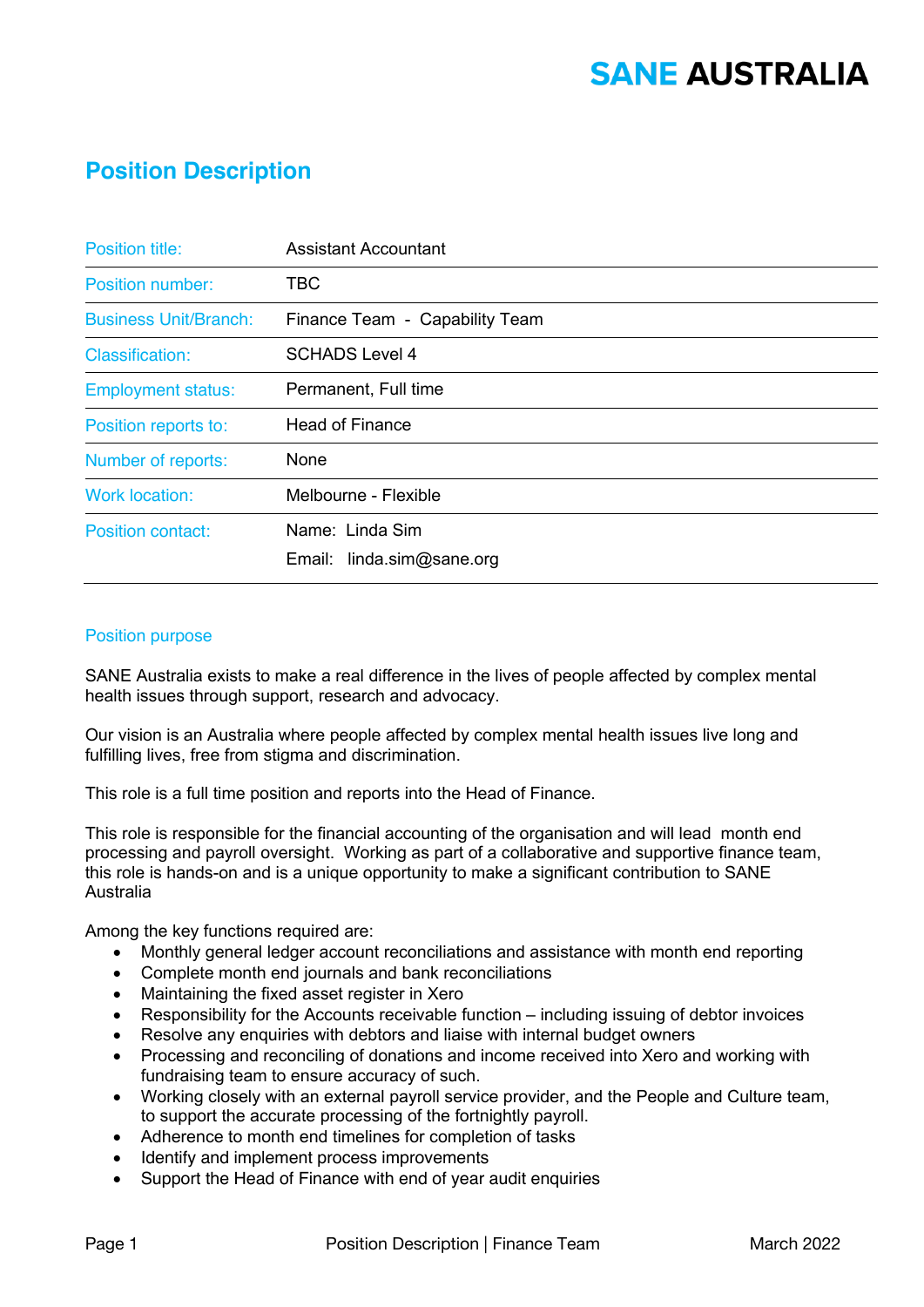# **SANE AUSTRALIA**

We are looking for an experienced assistant accountant who thrives in working in a fast-paced environment across a range of projects and who has potentially worked in delivering finance projects in the mental health or health sectors.

The Position Description is intended as a guide to the performance of your duties and is not an exhaustive list of everything you are required to do when carrying out your duties.

#### Key relationships

- Finance Team
- Accounts Payable Coordinator
- People and Culture Team
- External Liaisons Payroll Provider
- All employees

#### Key Accountabilities

| <b>Key Accountabilities</b>                                                                       | Demonstrated by / Key Performance<br>Indicators)                                                                    |
|---------------------------------------------------------------------------------------------------|---------------------------------------------------------------------------------------------------------------------|
| Completion of month end<br>1.<br>reconciliations – including balance<br>sheet and manual journals | General ledger fully reconciled each<br>month as per month end timetable                                            |
| Issuing of debtor invoicing and<br>2 <sub>1</sub><br>management of debtor control                 | Debtor invoices issued within a<br>timely manner and outstanding<br>debtors are managed within terms                |
| 3. Reconciling of donations and<br>income received                                                | All income is allocated correctly and<br>$\bullet$<br>reconciled each month as per month<br>end timetable.          |
| 4. Supporting the fortnightly payroll<br>process                                                  | Accurate payroll variations are<br>communicated to payroll provider to<br>ensure payroll is processed<br>correctly. |
| 5.<br>Identify and implement process<br>improvements                                              | Effective and efficient procedures<br>maintained                                                                    |

### **Selection criteria**

Essential Requirements

- Strong knowledge and understanding of month end accounting processes and general ledger reconciliations
- Demonstrated initiative and commitment to continuous improvement
- Strong organisational skills, including the capacity to manage competing priorities and meet deadlines
- Previous experience in payroll
- Excellent communication skills and the confidence to manage key internal and external stakeholder relationships
- 3 years plus experience in similar role